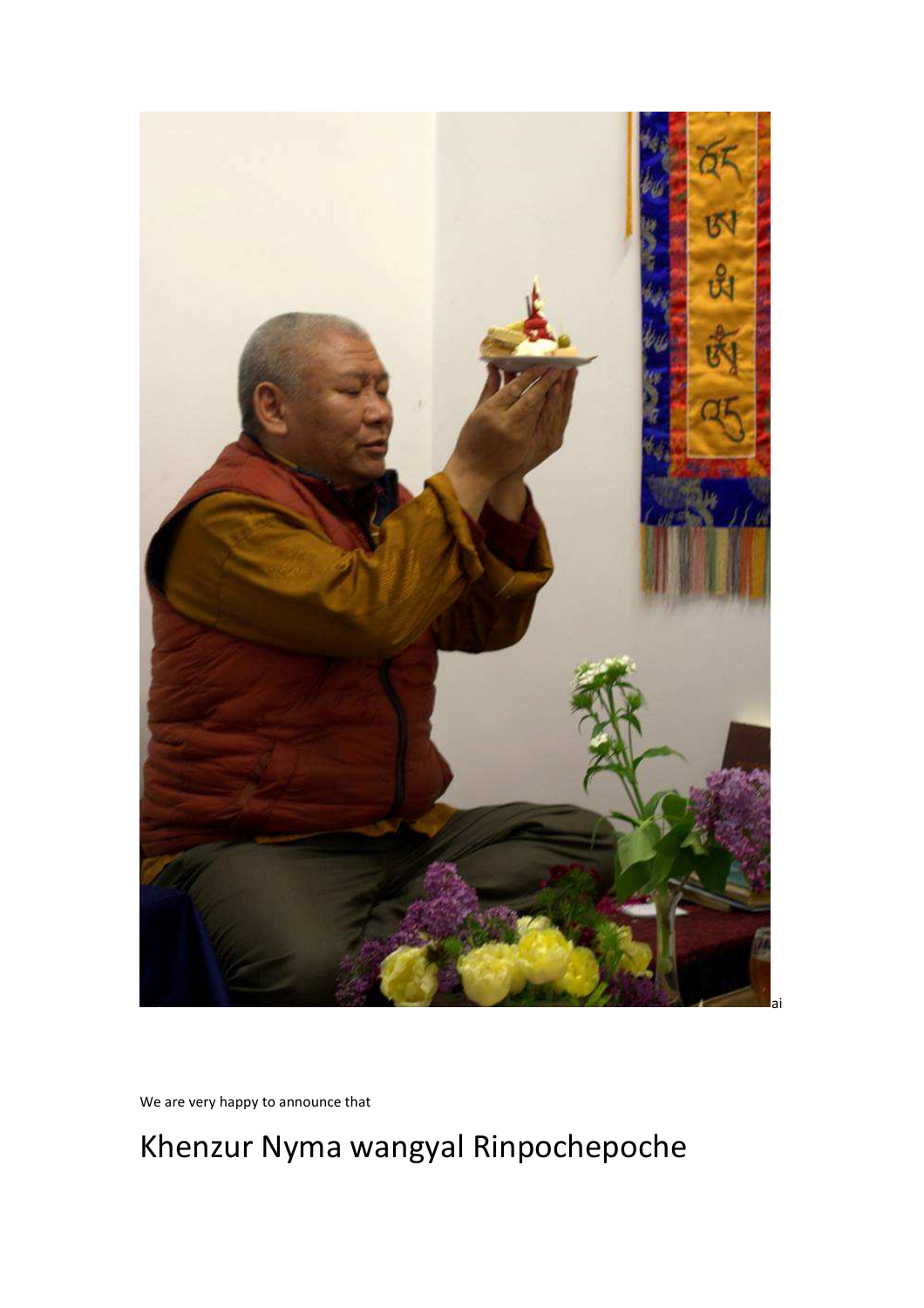will honour us with his presence again and guide us in meditation.

It is the fourth time that he comes to Oradea to celebrate with us

### the Naga-Ritual kLu'Bum

We call our Retreat

### Journey to Meditation,

Which is also the title of Khenzur Nyima Wangyal Rinpoche's upcoming book.

Journey to Meditation Retreat in Oradea March 12 to March 21, 2019 with Khenzur Nyima Wangyal Rinpoche

| Monday<br>Tuesday<br>Wednesday13.3.<br>Thursday. 14.3. | 11.3.<br>12.3. | in the night<br>afternoon<br>all day<br>all day | Lama's Arrival<br><b>Preparations</b><br>kLu'Bum recitation and explanations<br>kLu'Bum recitation and explanations          |
|--------------------------------------------------------|----------------|-------------------------------------------------|------------------------------------------------------------------------------------------------------------------------------|
| Friday                                                 | 15.3.          | all day                                         | Presentation of the book:                                                                                                    |
|                                                        |                |                                                 | Journey to Meditation                                                                                                        |
|                                                        |                |                                                 | by Khenzur Nyima Wangyal                                                                                                     |
| Saturday 16.3                                          |                | all day                                         | Compassion & Wisdom<br>1. connection with the Naga<br>2. Compassion heals<br>3. Wisdom (the Natural State heals<br>Ignorance |
| On Saturday                                            | 16.3.          | 19.00 - 20.30                                   |                                                                                                                              |
|                                                        |                |                                                 | we invite everybody to join us for                                                                                           |
|                                                        |                |                                                 | a public talk on                                                                                                             |
|                                                        |                |                                                 | <b>Compassion and Wisdom</b>                                                                                                 |

in Posticum www.**posticum**.ro/en

For the second part of that evening we have been able to win

## Gazom Lhamo,

Well-known Tibetan singer and wife of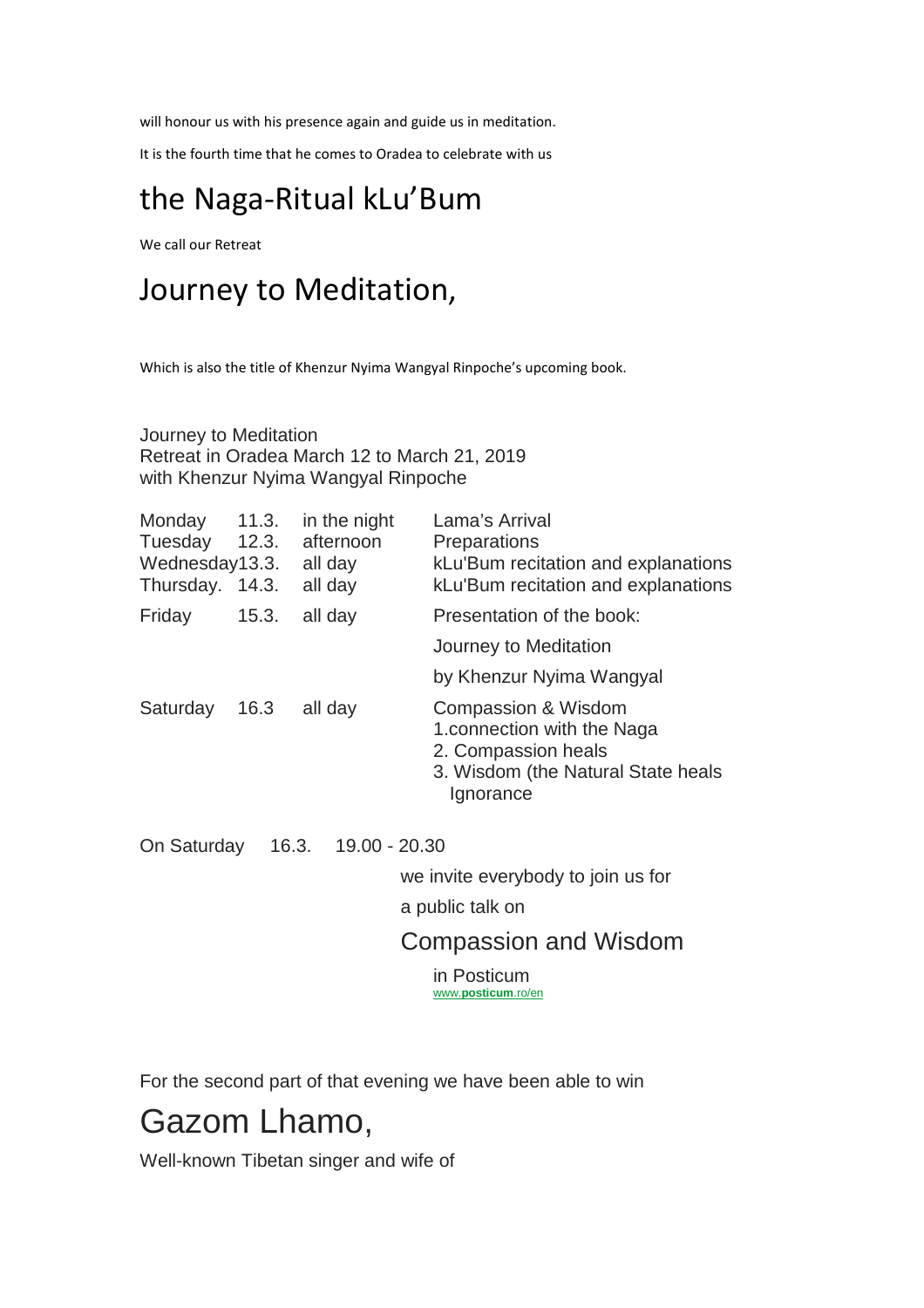Khenzur Nyima Wangyal Rinpoche To give a

# Cconcert: Tibetan Music and Recitation



https://www.franceculture.fr/.../le-kham-lu-de-**gazom**-**lhamo**-au-college-des- bernardins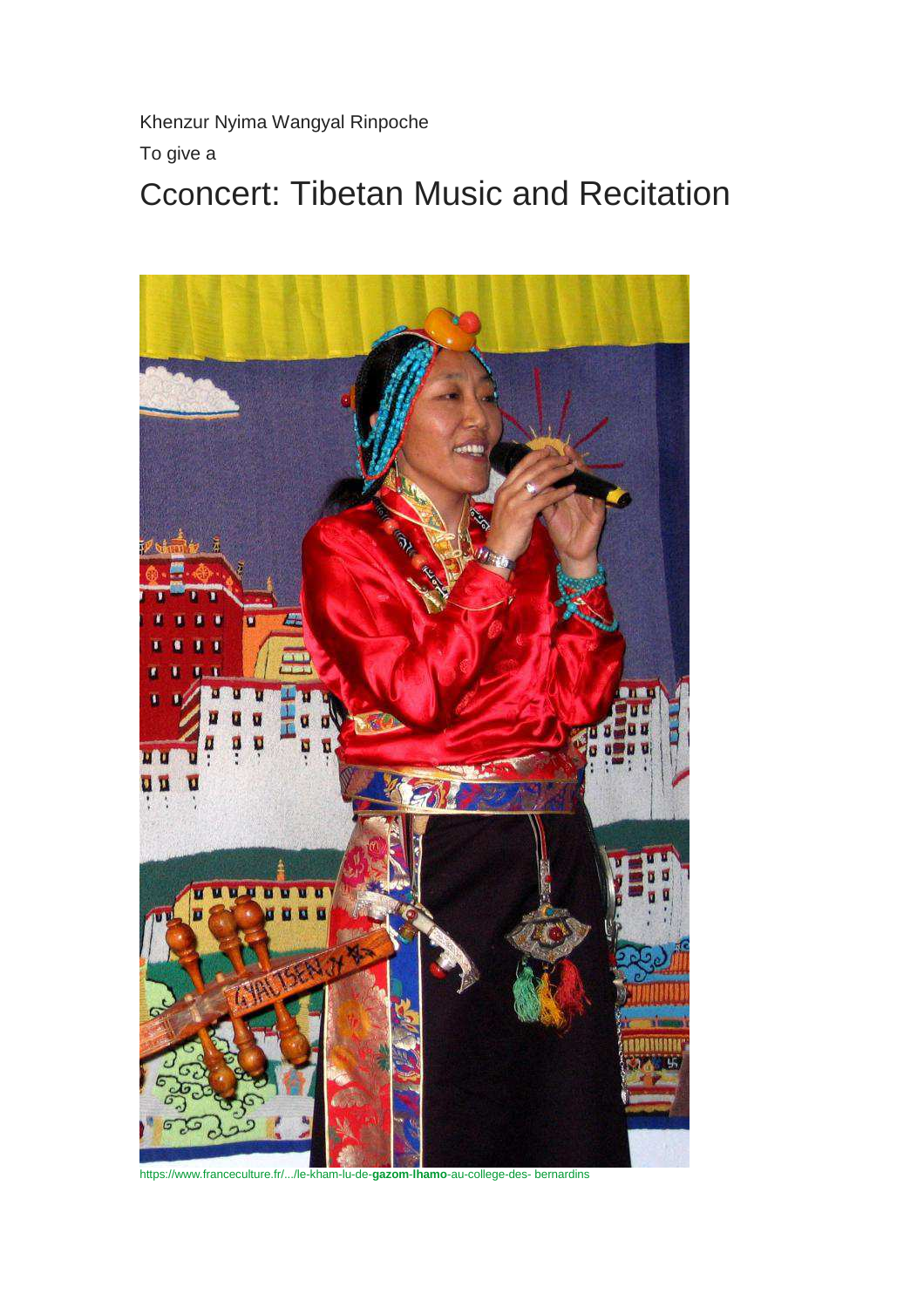| Sat  | 16.3. |                  | 20.30 - 22.00 Concert with Gazom Lhamo in Posticum   |
|------|-------|------------------|------------------------------------------------------|
| Sun. |       | $17.3.$ all day. | The 10 Minute Meditation.<br><b>Space Meditation</b> |
| Mo.  | 18.3  | all day.         | Info on Meditation in detail                         |
| Tue. |       | $19.3$ all day.  | <b>BE THERE</b><br>What it means                     |

For Wednesday the 20.3. we are fortunate to be able to announce another highlight: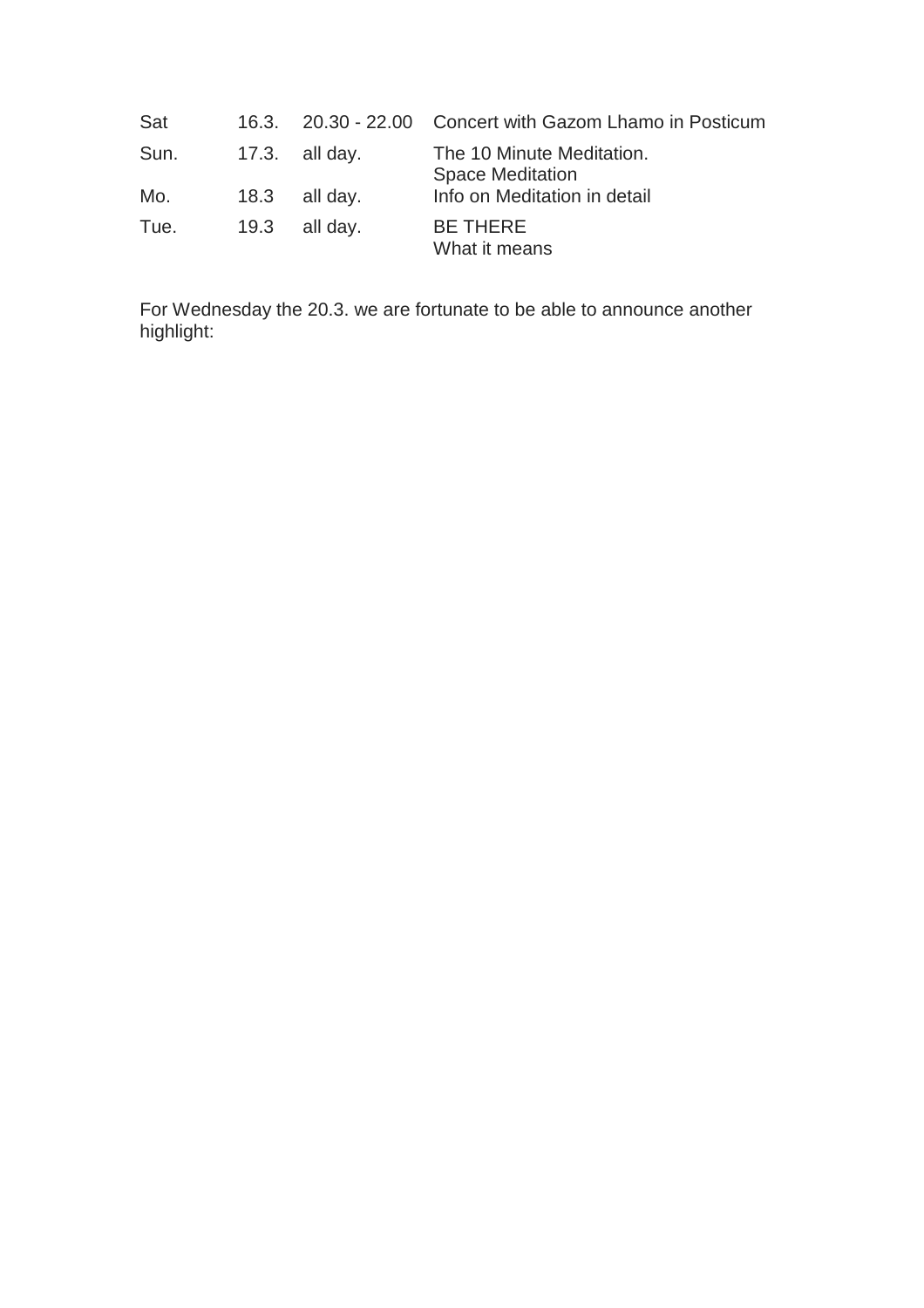

 $Zorgo$ , a Romanian sculptor, made a life-size Tapihritsa statue for us, which will be consecrated on March 20<sup>th</sup> by Khenzur Nyima Wangyal Rinpoche.

| Wed<br>Thursday 21.3. | 20.3. all day. | <b>Statue Consecration and Rabne</b><br>Open Program |
|-----------------------|----------------|------------------------------------------------------|
| Friday                |                | 22.3 early morning Lama's departure                  |